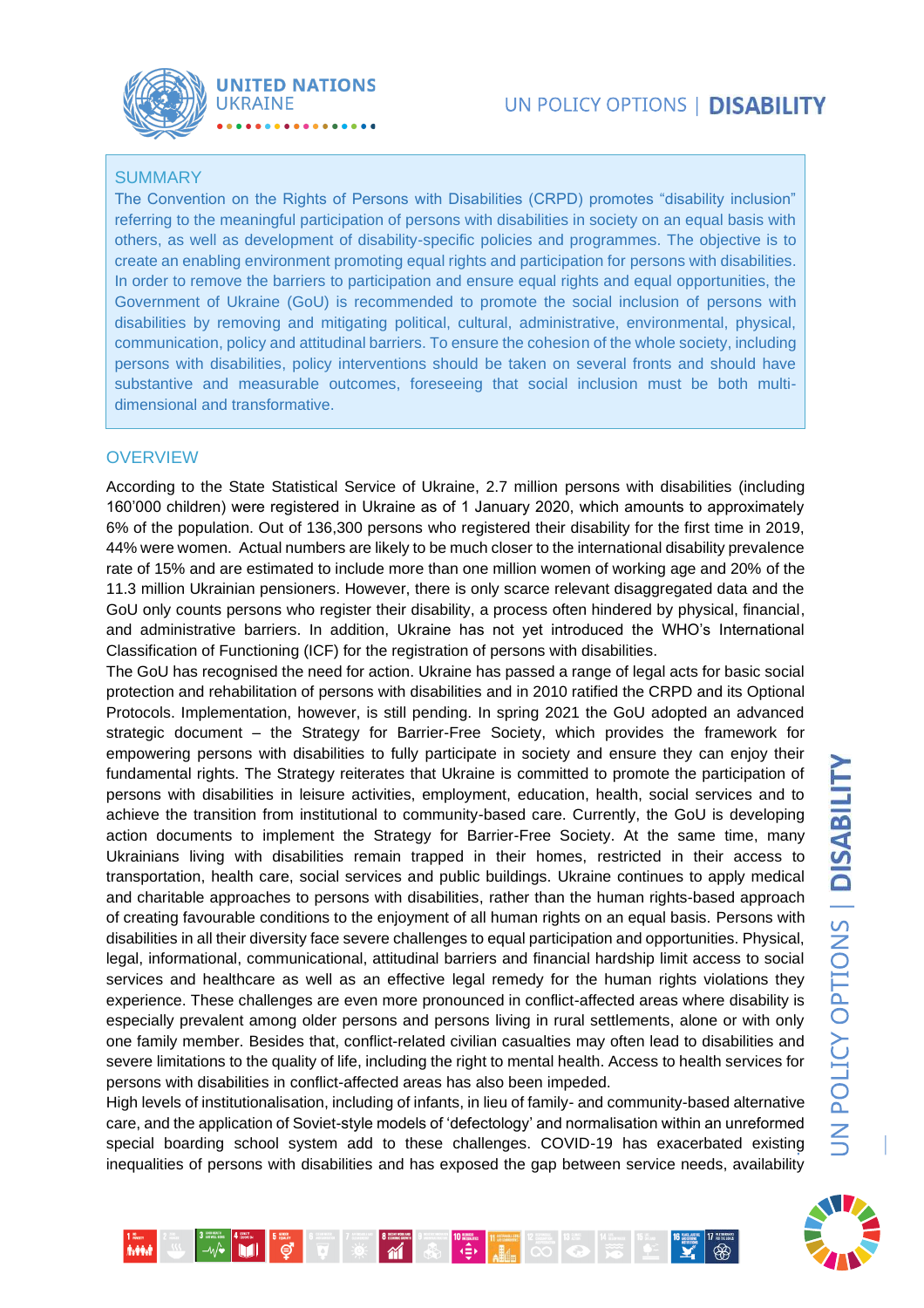

and accessibility. Higher susceptibility to COVID-19 and lower chances of recovery, limited access to healthcare, including sexual and reproductive health services, habilitation and rehabilitation, social protection and education, and to accessible information in suitable formats leave persons with disabilities at even greater risk of being left behind. Persons with disabilities in often underequipped long-term facilities are particularly vulnerable to COVID-19 as their security and well-being depend on others. Restrictions of freedom of movement, lengthy and costly procedures to establish or renew a disability status curtail access to services they are entitled to. Pre-pandemic, persons with disabilities, particularly women and girls, already experienced higher rates of violence than the general population. The prolonged isolation and reliance on family members and caregivers during lockdown presents heightened risks of violence.

Women with disabilities are a diverse group of individuals with different identities, including various ethnic, religious, and racial backgrounds; they include migrants and internally displaced women; LGBTI women; women living with HIV; young and older women; single mothers and widows. Suffering from intersectional discrimination, women with disabilities, in addition to the problems faced by men with disabilities and women belonging to other vulnerable groups, experience multiple barriers to accessing healthcare services, hygiene products, services to protect themselves from sexual and gender-based violence (GBV), education, employment, financial resources and decision-making during the pandemic. With children forced to stay at home, the care burden on women, including women with disabilities, also increases. Women with disabilities who have children face additional challenges in supporting their children's distance learning and providing care with no services available to support them. Mothers (especially single) of children with disabilities (CWD) face additional challenges due to pre-existing inequalities and intersecting forms of discrimination. CWD continue to face considerable barriers to inclusive high-quality education through negative social norms and attitudes, limited school capacity and infrastructure. Educators often lack capacity to provide support to children with special educational needs, especially to those with severe disabilities and developmental delays. The links between the Schools and Inclusive Resource Centers remain weak, and the use of Assistive Technology in Education is extremely sparse.

Persons with intellectual and psychosocial disabilities remain the most vulnerable and neglected group among persons with disabilities in Ukraine. This is due to their systematic institutionalisation, stigmatization, and lack of guarantees of protection in specialised institutions, where cases of torture and ill-treatment continue to be documented. Such a situation is preconditioned by the wide-spread practice of the deprivation of their legal agency that amounts to violation of the right to equal recognition before the law and reinforces other existing barriers in the enjoyment of civil rights as well as the rights to education, work, and independent living. Specialized mental health and psychosocial support services designed to address the needs of persons with intellectual and psychosocial disabilities and those supporting them have already been scarce before the pandemic, and the few existing programs were suspended due to COVID-19 or discontinued as a consequence of the recent healthcare reform.

#### SUSTAINABLE DEVELOPMENT GOALS

The UN's Universal Declaration of Human Rights enshrines the right of persons with disabilities to exercise their civil, political, social, economic and cultural rights on an equal basis. SDG 10 "Reduced Inequalities", SDG 16 "Peace, Justice and Strong Institutions", and SDG 17 "Partnership for the goals" are particularly foundational issues that underpin progress towards a disability-inclusive implementation across all the SDGs. Implementing nationally appropriate inclusive social protection systems for persons with disabilities will progressively ensure the ending of poverty in all its forms (SDG 1), ensure healthy lives, and promote well-being for all at all ages (SDG 3). Inclusive education for CWD throughout the education system will ensure school education for all children and adolescents (SDG 4). Addressing the unique and diverse experiences of women and girls with disabilities will ensure gender equality and empowerment of all women and girls (SDG 5). Making cities and rural settlements



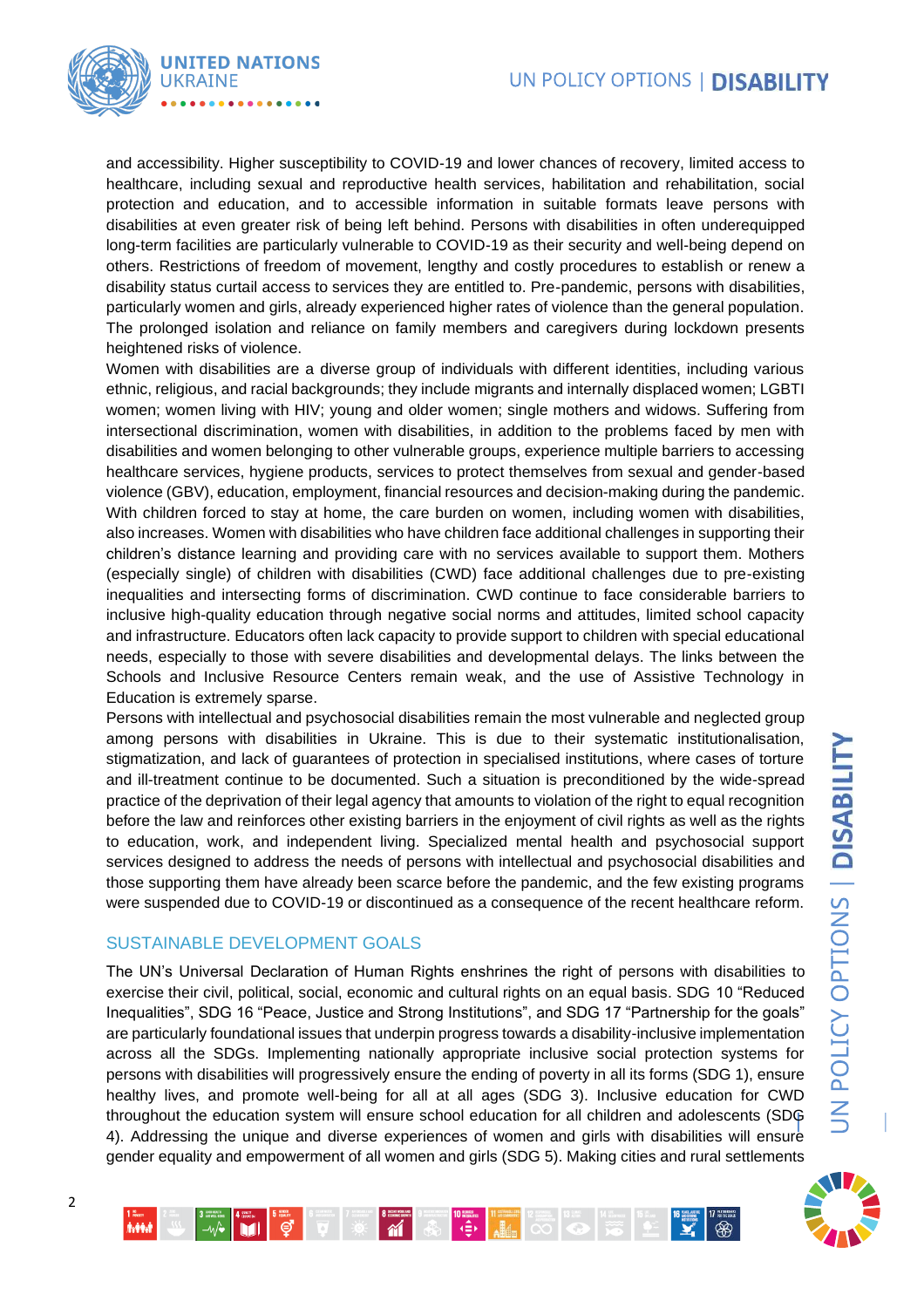

inclusive will ensure access to transport systems and public spaces for all with special attention to the needs of persons with disabilities and older persons (SDG 11). And, addressing the barriers to inclusion of persons with disabilities in employment will help achieving sustained, inclusive and sustainable economic growth (SDG 8).

## POLICY CONSIDERATIONS

The UN recommends the GoU to consider the following policy recommendations:

- Adopt and promote the human-rights-based model of disability.
- Expedite the process of full adoption of the WHO's International Classification of Functioning (ICF) for cross sectoral use in disability-related programming and policy making.
- Urgently implement the recommendations made by the CRPD in its Concluding Observations, revoke discriminatory national legislation and establish institutional mechanisms to combat discrimination against persons with disabilities more effectively.
- Ensure compliance with the recommendations made by the Convention on the Elimination of All Forms of Discrimination against Women (CEDAW) Committee to adopt comprehensive policies and programmes to protect the rights of women and girls with disabilities, in particular those facing intersecting forms of discrimination, ensuring their equal access to education, employment, housing, healthcare, other basic services, protection from sexual and GBV, social protection and to promote their autonomy, access to community services and their participation in political and public life. Pursue a multi-pronged approach to effectively address the multiple and intersecting identities of women and girls with disabilities through mainstreaming, targeting, and inclusion.
- Collect and analyse disaggregated data on persons with disabilities to ensure evidence-based policymaking, provide for adequate budgeting and targeted, gender-responsive, disabilityinclusive assistance, identify and remedy the socio-economic and health-related consequences of the COVID-19 pandemic.
- Systematically consult and involve persons with disabilities, including women and girls, parents of CWD and organisations that represent these groups in policy development and implementation, in the political and decision-making processes on an equal basis with others, including in elections as well as in the design and implementation of COVID-19 response and recovery measures.
- Streamline and integrate structures to deliver better and more equitable access to a wider range of cost-effective and quality health and social services, ensure accessibility for persons with disabilities.
- Promote the development of an inclusive education system and ensure all necessary support for the participation of children and youth with disabilities in education at pre-school, school, vocational and higher education levels, in mainstream settings. Ensure that additional support is provided to children and youth with disabilities to close the learning gaps determined by the school activity and organisation of education during the COVID-19 pandemic.
- Mainstream accessibility into all relevant policies and actions since accessibility to the built and virtual environments, information and communication technologies, goods and services, including transport and infrastructure, is an enabler of rights and a prerequisite for the full participation of persons with disabilities on an equal basis with others.
- Expand disability-targeted social protection, adapt delivery mechanisms and review the disability assessment framework based on the ICF to improve access, coverage, and increase disability allowances to cover minimum standards that match actual subsistence levels.
- Adopt measures, including long-term social infrastructure aimed at supporting family members and carers of persons with disabilities with additional social protection and work-related adjustments to ensure the continuation of caregiving work.



**MM**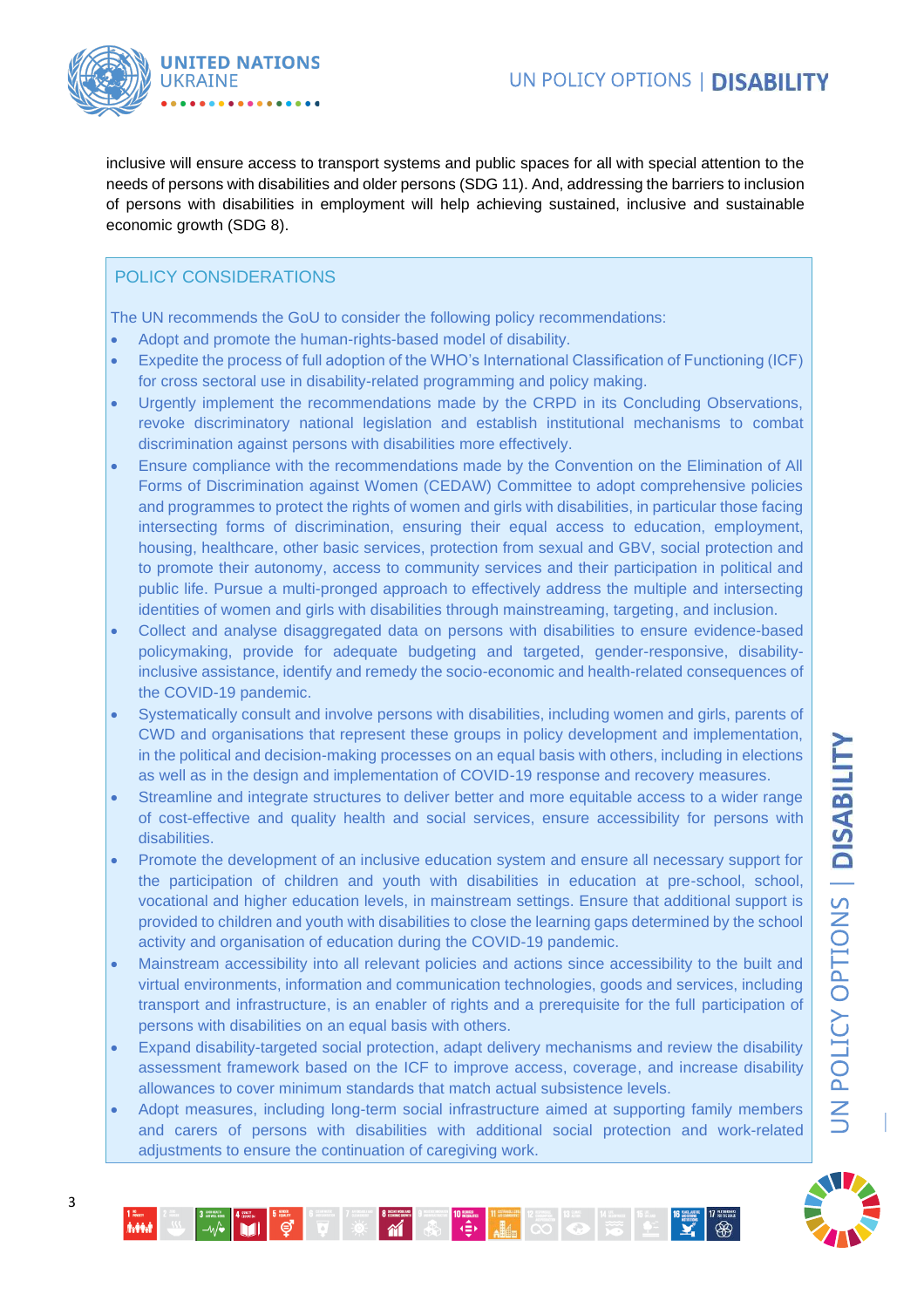# UN POLICY OPTIONS | DISABILITY



- Ensure that persons with disabilities have full and equal access to all COVID-19 prevention and response measures, to all healthcare services during quarantine periods, including sexual and reproductive health services, medication, medical examinations necessary for the registration of a disability status, referral mechanism services for women with disabilities who are survivors of sexual and GBV.
- Implement CEDAW Committee's recommendation to provide adequate redress, assistance and protection to women who are victims of violence, including women and girls with disabilities, by establishing shelters, including in rural areas, and enhancing cooperation with NGOs that provide shelter and rehabilitation to victims.
- Implement a full-scale comprehensive awareness campaign on persons with disabilities as fullfledged members of society who need additional support for both human rights and purely economic reasoning; raise awareness of key stakeholders and general public about the rights of, and intersectional discrimination faced by women and girls with disabilities.
- Declare municipal and charitable organisations working with persons with disabilities as essential and increase funding to ensure service continuation during quarantine.
- Develop a policy of deinstitutionalisation to enable persons with disabilities to live in the community. This should include the development of inclusive infrastructure, alternative health services, comprehensive community-based support systems and networks to increase outreach and ensure service continuity during the COVID-19 pandemic. Under the ongoing decentralization reform, look for opportunities to appropriately embed relevant elements of GoU policy of deinstitutionalisation into the local and regional architecture of decentralized service provision within the community, as physical separation from communities and families severely limits the capacity and preparedness of those living or growing up in institutions to participate fully in their community and wider society.
- Provide additional financial resources and reallocate existing financial resources away from institutions to accelerate the development of family-based care options and community-based family support services for families with CWD and for CWD deprived of parental care.
- Ensure community-based technical aids, personal assistance, including in the area of mental health, as well as housing for persons with disabilities, especially for youth graduating from boarding schools and reintegrating back into their communities from institutional care.
- Provide adequate funding and strengthen capacity of local self-governments to deliver decentralised services to persons with disabilities and their caregivers at local level based on availability, accessibility, affordability and quality of public services criteria of human-rights-based approach.
- Strengthen the gatekeeping mechanisms at community level to support families of CWD and persons with disabilities. Adopt the National Strategy of Reform of the Institutional Care System 2017-2026 and the subsequent Action Plan and take into account the concluding observations and recommendations of the CRC Committee and recommendations of UNICEF.
- Coordinate across sectors and streamline the mechanisms of provision, service and expert support to the use of Assistive Technology that facilitate education, rehabilitation and social inclusion of persons with disabilities. Align the national Assistive Product Lists with international standards.
- Abolish all forms of deprivation of legal agency of persons with disabilities (including the over 40'000 persons with intellectual and psychological disabilities deprived of their legal agency), as well as deprivation of liberty based on disability.
- Introduce supported decision-making, other community-based support services to enable independent living and inclusion of persons with intellectual and psychosocial disabilities.



**MAN**